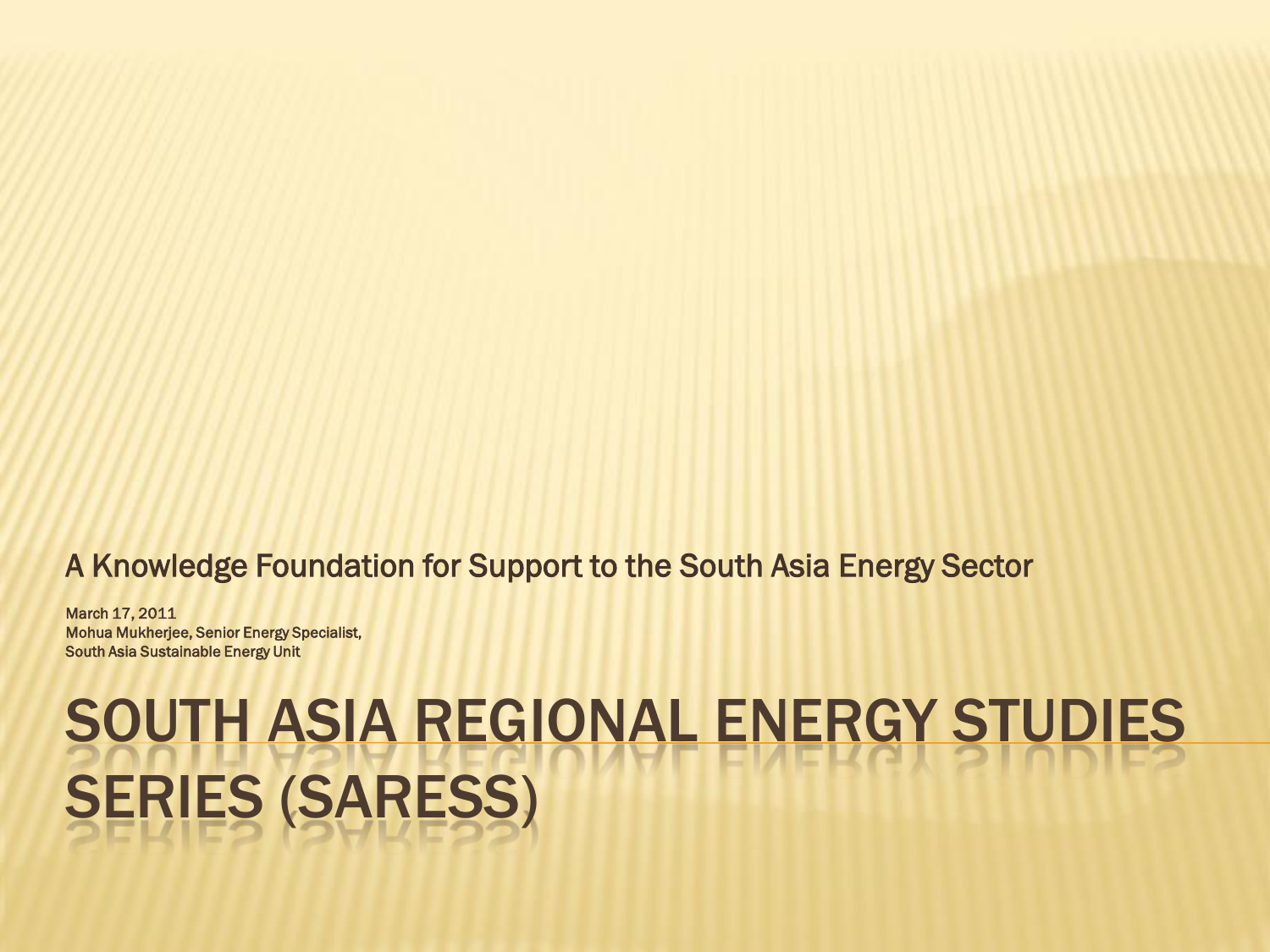### POWER SECTOR CONTEXT IN THE SOUTH ASIA REGION

- **\*** Where are we now? high levels of persistent poverty along with large access gaps and significant shortages of power
- Challenge: large and unsustainable fiscal burden, threatening progress towards growth and poverty alleviation objectives
- Way Forward: *follow well-defined strategies that provide a credible transition from present-day shortages to sustainable and financially solvent, stable sector performance*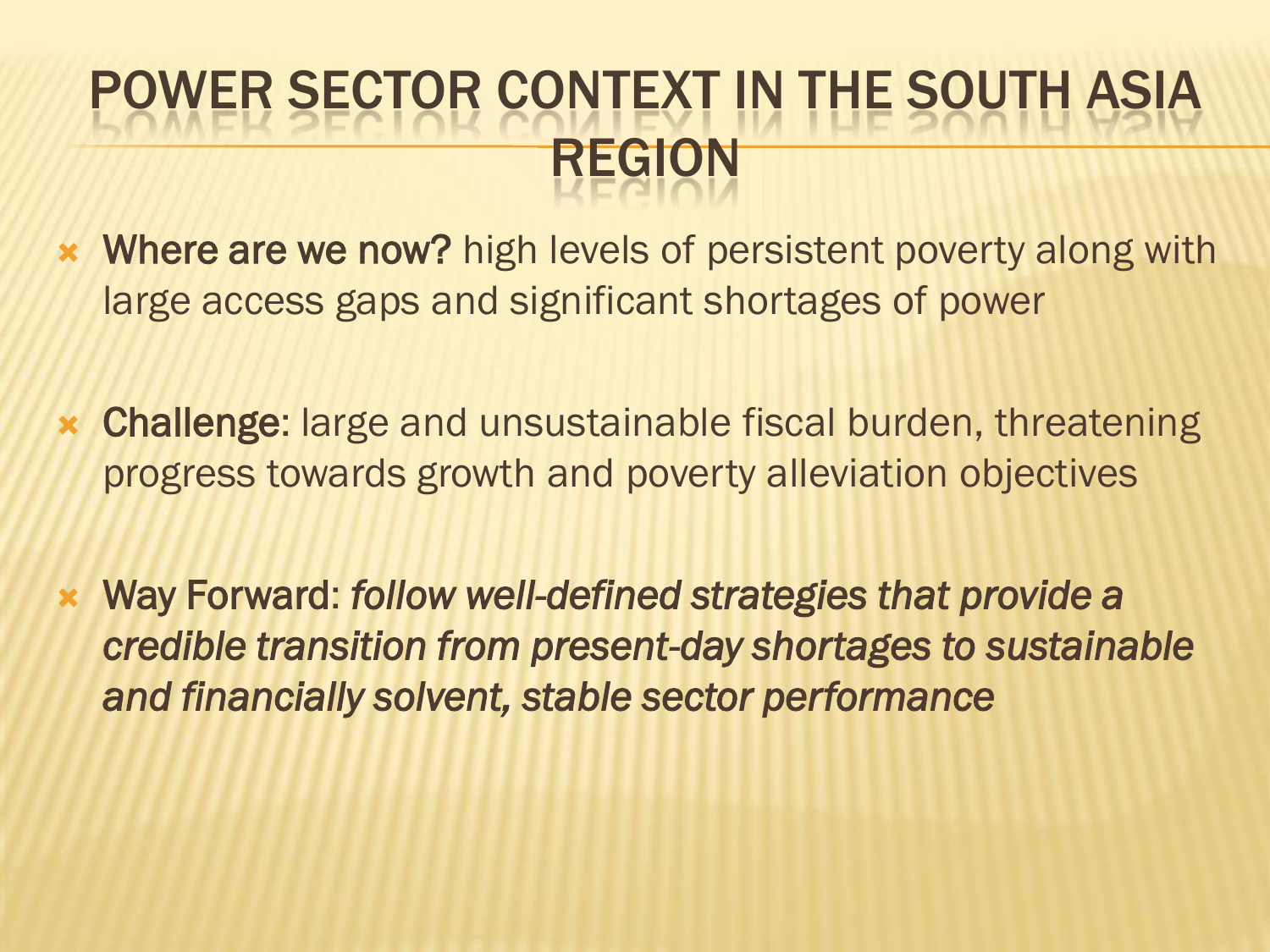## WHAT IS SARESS?

- SARESS is a flagship program of studies and investigations to underpin practical decision-making in governments and at the Bank. SARESS proposes to undertake deeper examination of key policy and strategic questions facing the power sectors of SAR countries, through preparation of a series of analytical background papers and more formal papers classified as "Non Lending Technical Assistance" (NLTA).
- SARESS is funded by ESMAP and has leveraged additional resources from three more funding partners; ESMAP's contribution is \$150,000 out of a total of \$515,000 that was raised in FY11
- The findings from SARESS will inform the Bank's policy dialogue and lending program in SAR in FY11 and beyond, and are intended to also strengthen the client's policy-making framework and internal policy deliberations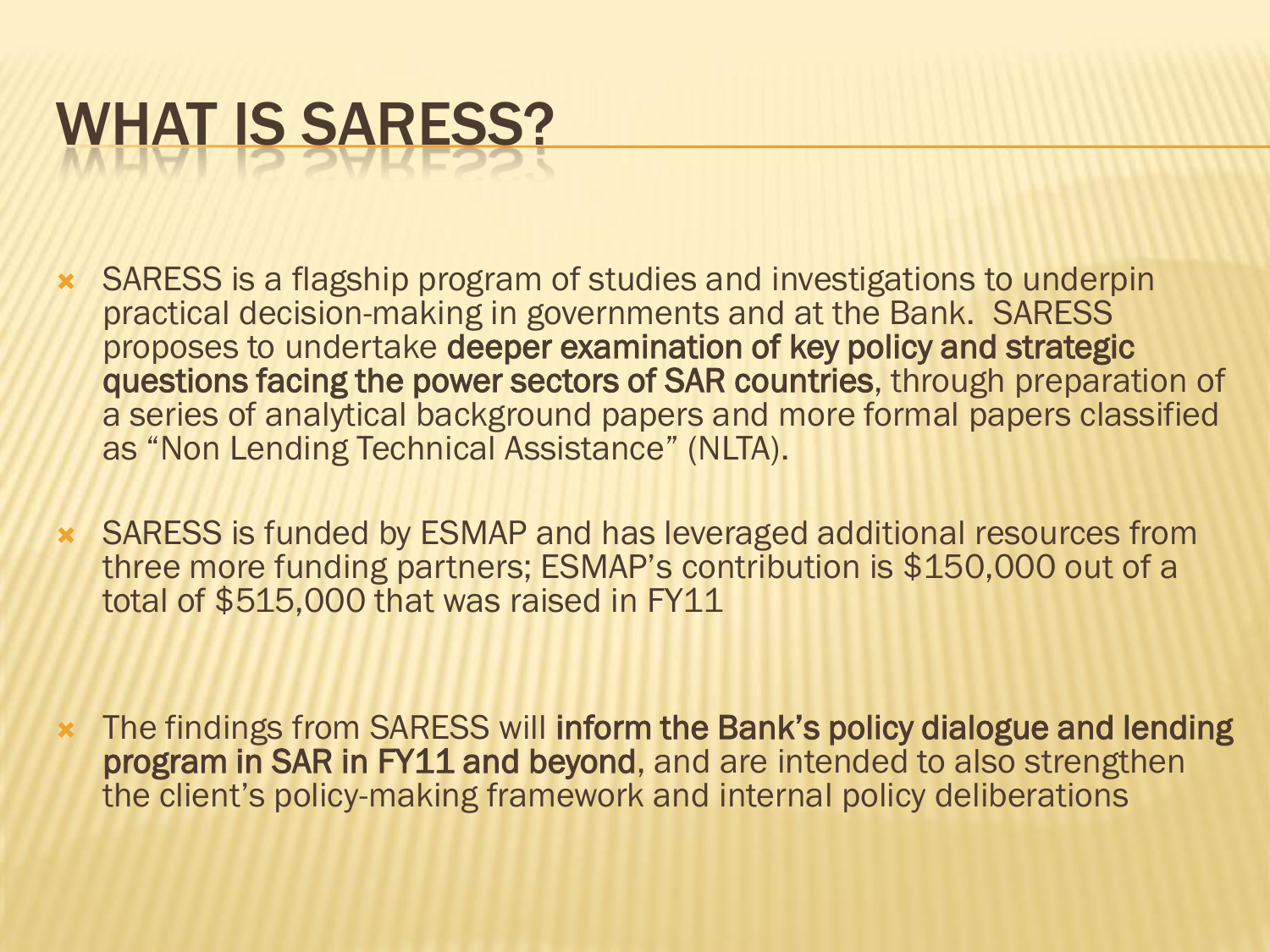#### SARESS AND THE LINK TO THE WORLD BANK'S NEW CORPORATE ENERGY STRATEGY

 SARESS outputs will support the objectives of the new Bankwide Energy Strategy that is under development:

> Objectives of the New WB Energy Strategy: (i) Improving Access and Reliability of Energy Supply, and (ii) Facilitating the shift to a more environmentally sustainable energy development path

improving the operational and financial performance of the energy sector

strengthening governance to improve the contribution of energy to equitable economic development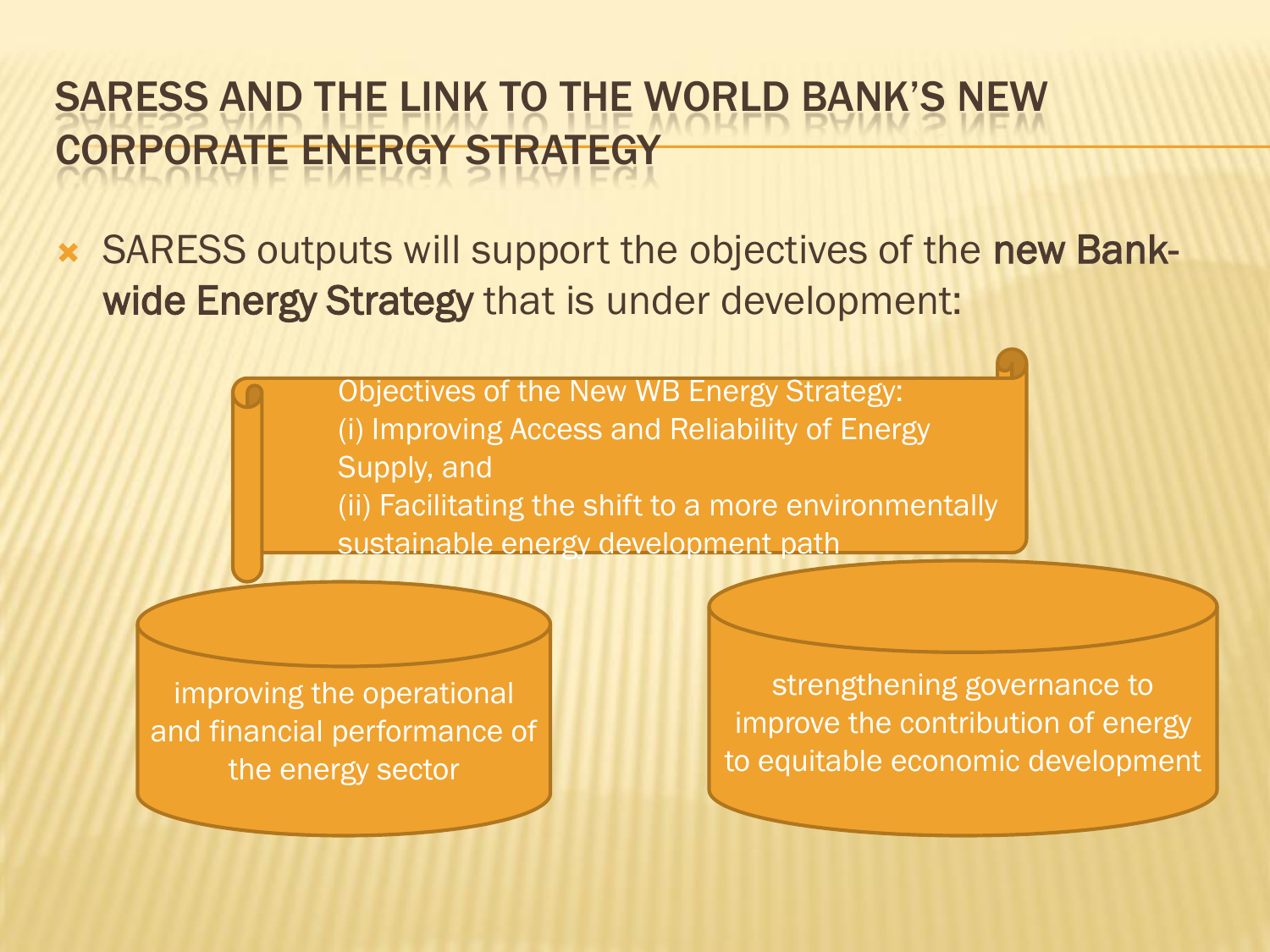## AREAS OF FOCUS UNDER SARESS

| <b>Improving Operational</b><br>and                | <b>Strengthening Governance to</b>                            |
|----------------------------------------------------|---------------------------------------------------------------|
| Financial Performance of the                       | Improve the contribution of                                   |
| <b>Energy Sector</b>                               | energy to equitable economic<br>development                   |
| <b>Least Cost Generation Options</b>               | Rural Access and development impact of<br>electrification     |
| Reducing the Fiscal Burden of the Power<br>Sector  | Regulatory requirements<br>other<br>and<br>institutional gaps |
| Investment in Clean Energy and Energy Conservation |                                                               |
|                                                    |                                                               |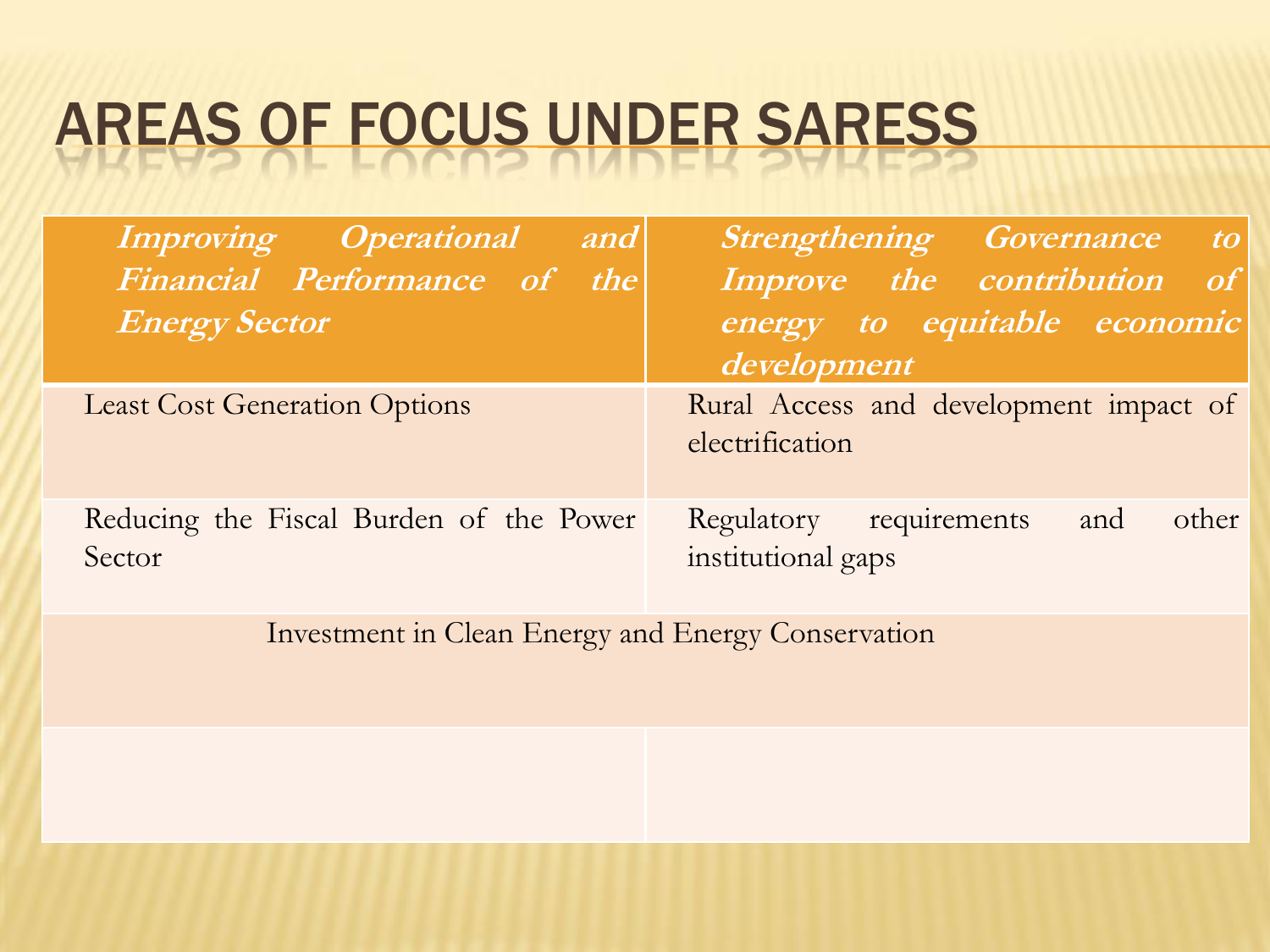#### STATUS OF SARESS – PROGRESS FROM SEPTEMBER 2010 TO MARCH 2011

- **\*** "The India Cluster": Five Background Papers for India which are currently in Draft Stage
- Skill Gaps in the Indian Power Sector
- **\* Regulation of Renewable Energy**
- Distribution Reforms—Way Forward
- Consumer Survey on Selected Segregated Rural Feeders; and
- Evolution of Public-Private-Partnership in the Indian electricity sector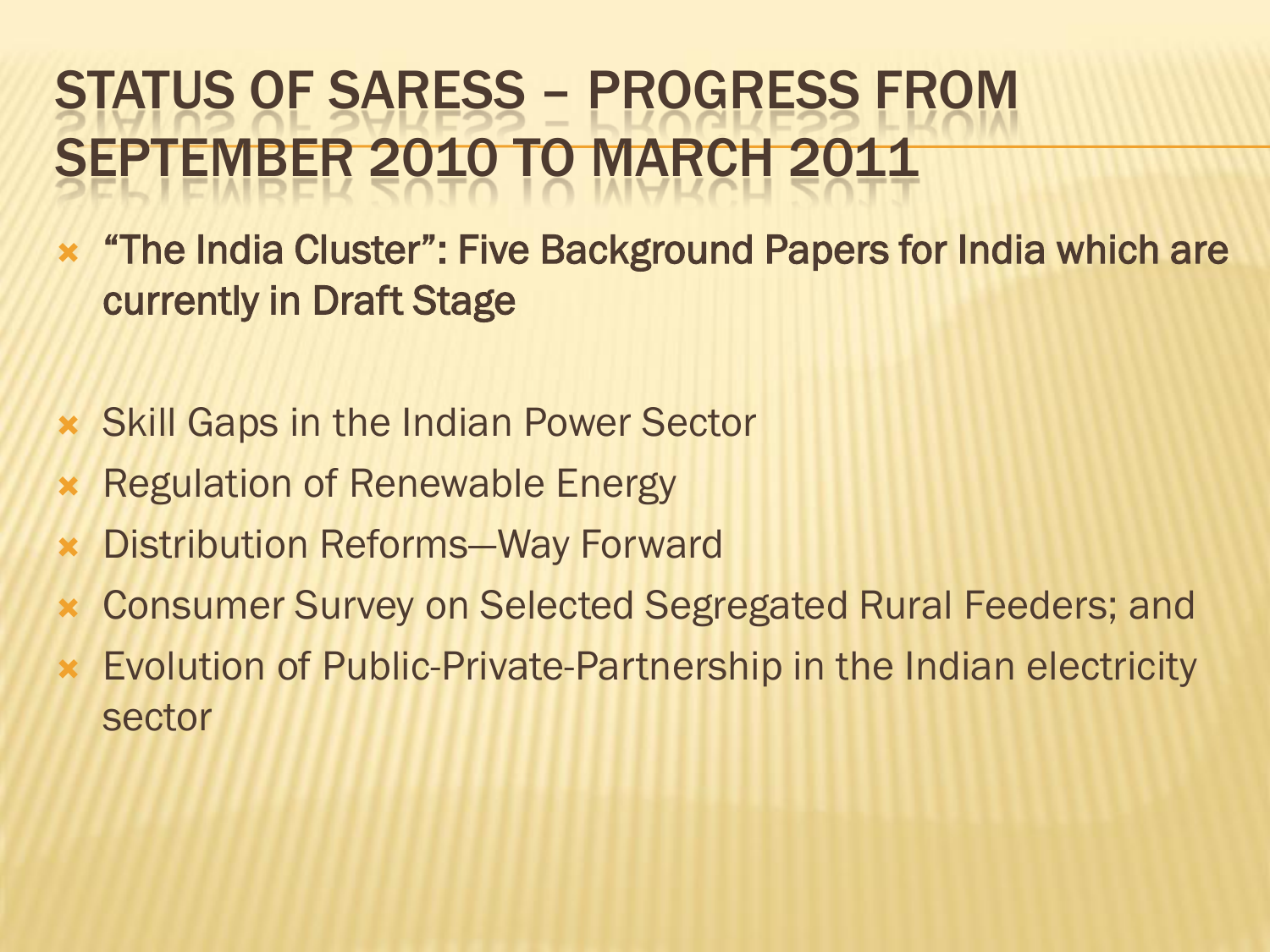## SARESS PROGRESS (CONT.)

- Work is about to start on the following two SARESS background papers (consultant procurement underway):
	- Cost of Renewable Energy in Nepal, Bangladesh and Three Indian States
	- + Distributional Impact of Electricity Tariff Increases in Nepal and Bangladesh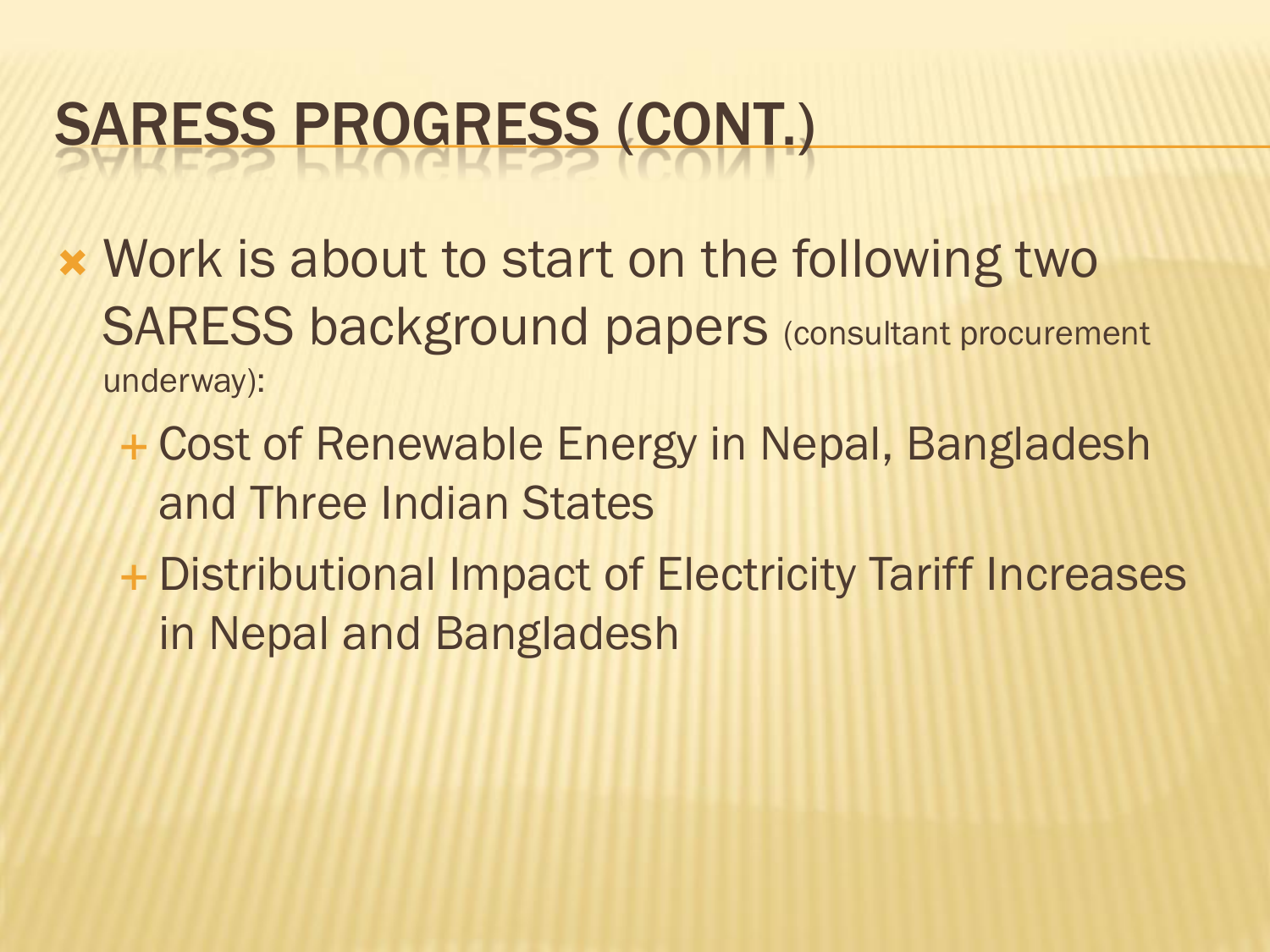# SARESS PROGRESS (CONT.)

- **\*** The following Formal NLTA deliverables, which will be peer reviewed and formally delivered to government, are also underway:
- **\* NEPAL** --Hydropower Study--Use of Tunnel Boring Machines in the Himalayas (September 2011)
- INDIA -- Rural Feeder Segregation Study (October 2011)
- BANGLADESH—Least Cost Generation Options Study (July 2011)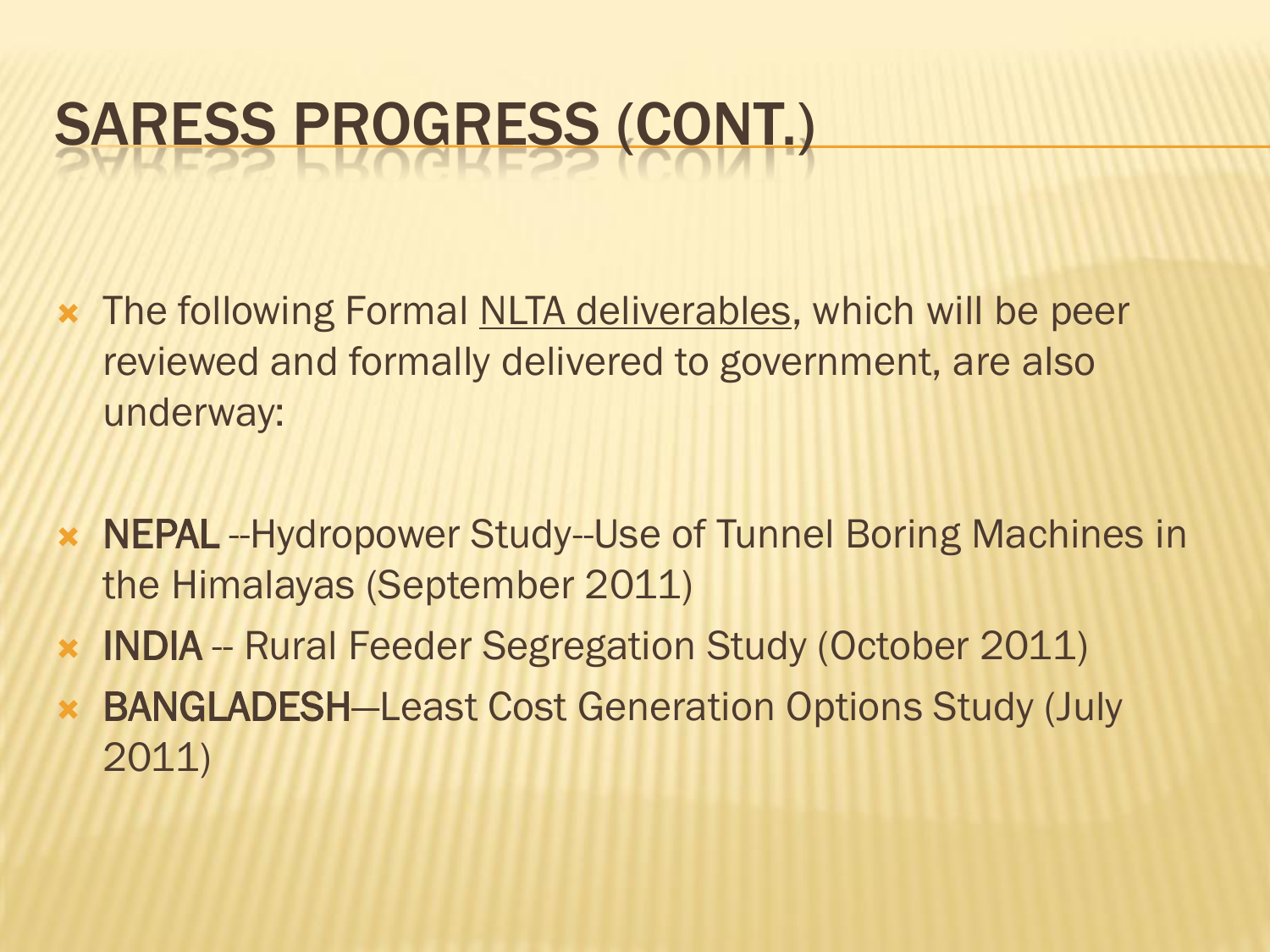# PROPOSED WAY FORWARD IN FY 12

SARESS Funding is sought for the following:

- Analysis of energy sector issues in Pakistan, Afghanistan, Sri Lanka, India-Bhutan
- Energy Efficiency (various countries and sectors)
- **\*** Innovative Financing for Renewable Energy Generation
- Energy use in South Asian Agriculture (diesel and electricity)
- Operational Linkages—Clean Energy Fund in India, Regional APL in other countries, possible project to support energy efficiency